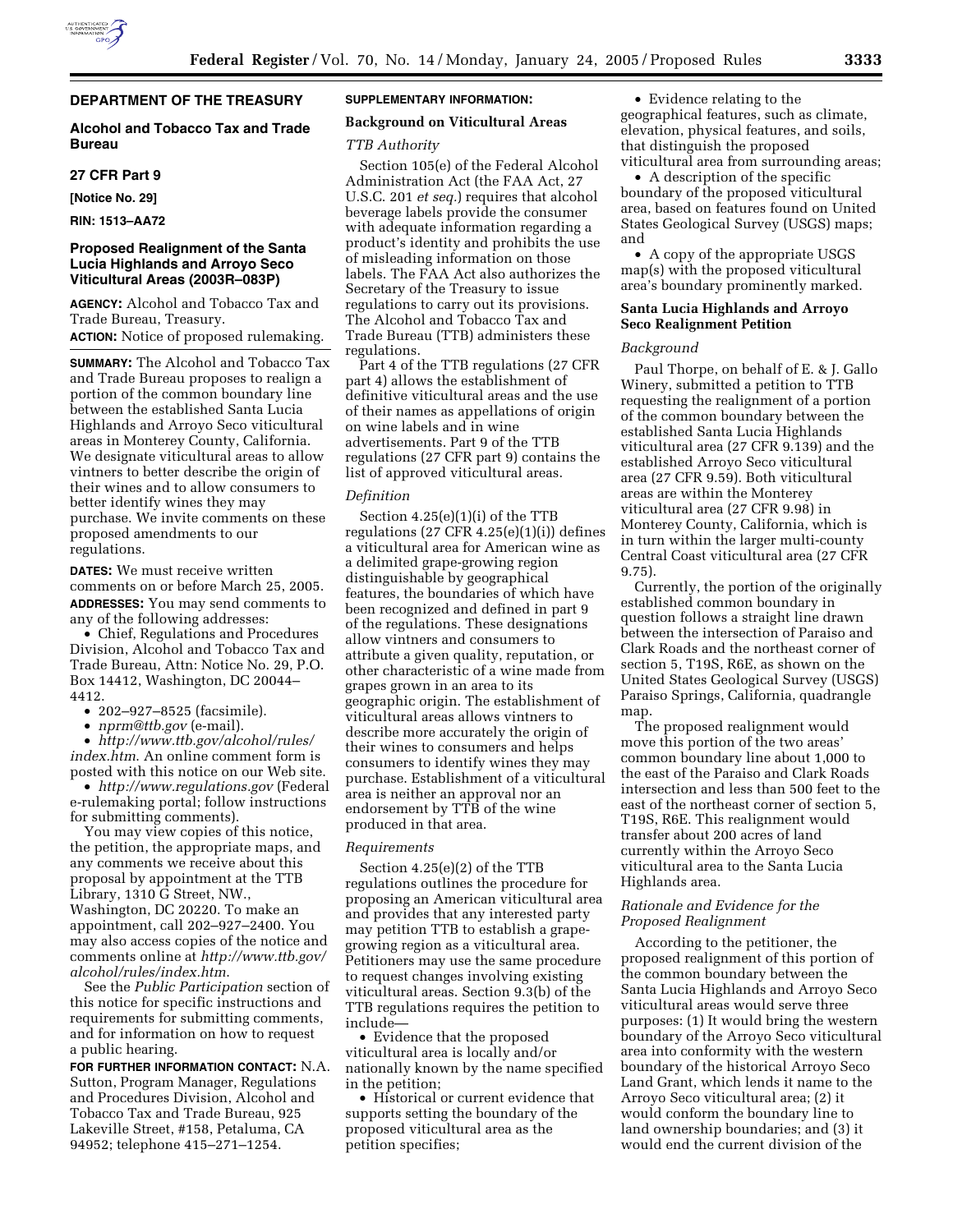Olsen Ranch vineyards between the two viticultural areas.

Currently, a thin strip of land outside of the Arroyo Seco Land Grant is within the western-most portion of the Arroyo Seco viticultural area. By moving the common Santa Lucia Highlands and Arroyo Seco boundary line to the east, the Arroyo Seco Land Grant and Arroyo Seco viticultural area will have the same western boundary line.

The petitioner owns the Olsen Ranch, the great majority of which lies within the Santa Lucia Highlands viticultural area. Currently, the vineyards on the Olson Ranch, which were planted after the establishment of the two viticultural areas, are divided between the Arroyo Seco and Santa Lucia Highlands viticultural areas. By realigning this portion of common boundary line between the two viticultural areas, the Olson Ranch vineyards will be completely within the Santa Lucia Highlands viticultural area.

The petition also explains that the dominant physical feature of the proposed realignment area is the alluvial terracing that differentiates the highlands along the western edge of the Salinas Valley from the lower elevation valley floor. These terraces, which are above 600 feet in elevation, match the terrain found in the Santa Lucia Highlands viticultural area, the elevation of which is generally between 600 feet and 1,200 feet, as the provided USGS map shows. Also, the terraces and higher elevations of the Santa Lucia Highlands area contrast to the flatter terrain and lower elevation valley floor found in the Arroyo Seco viticultural area.

The primary soils of the proposed realignment area are of the Arroyo Seco and Chualar series, according to the 1978 U.S. Department of Agriculture Soil Survey of Monterey County, California, cited in the petition. These soils are generally loam or gravelly, sandy loam, with underlying very gravelly material, and they coincide with the dominant soils of the Santa Lucia Highlands viticultural area, according to the petition.

The petition states that the climatic conditions of the proposed realignment area are similar to the Santa Lucia Highlands viticultural area. The rainfall in the proposed realignment area and the Santa Lucia Highlands area is 10 to 15 inches a year, according to the petition. In contrast, the lower valley floor found in the Arroyo Seco viticultural area averages less rain at 9.5 inches a year.

## *TTB Finding*

Based on the information provided in the petition, we believe that it is appropriate to propose the boundary realignment between the Arroyo Seco and Santa Lucia Highlands viticultural areas requested in the petition. Accordingly, we set forth below proposed amendments to the boundary descriptions for the two viticultural areas found in §§ 9.59 and 9.139 of the TTB regulations.

## **Impact on Current Wine Labels**

Part 4 of the TTB regulations prohibits any label reference on a wine that indicates or implies an origin other than the wine's true place of origin. If we realign the boundary between the established Santa Lucia Highlands and Arroyo Seco viticultural areas, wine bottlers using ''Santa Lucia Highlands'' or ''Arroyo Seco'' in a brand name, including a trademark, or in another label reference as to the origin of the wine, will still have to ensure that the product is eligible to use the relevant viticultural area's name as an appellation of origin.

For a wine to be eligible to use as an appellation of origin the name of a viticultural area specified in part 9 of the TTB regulations, at least 85 percent of the grapes used to make the wine must have been grown within the area represented by that name, and the wine must meet the other conditions listed in 27 CFR 4.25(e)(3). If the wine is not eligible to use the viticultural area name as an appellation of origin and that name appears in the brand name, then the label is not in compliance and the bottler must change the brand name and obtain approval of a new label. Similarly, if the viticultural area name appears in another reference on the label in a misleading manner, the bottler would have to obtain approval of a new label. Accordingly, if a new label or a previously approved label uses the names ''Santa Lucia Highlands'' or ''Arroyo Seco'' for a wine that does not meet the 85 percent standard, the new label will not be approved, and the previously approved label will be subject to revocation, upon the effective date of the approval of the boundary change.

Different rules apply if a wine has a brand name containing a viticultural area name that was used as a brand name on a label approved before July 7, 1986. *See* 27 CFR 4.39(i)(2) for details.

#### **Public Participation**

### *Comments Invited*

We invite comments from interested members of the public on whether we

should realign the portion of the common boundary between the Santa Lucia Highlands and Arroyo Seco viticultural areas as described above. We are especially interested in the use of the ''Santa Lucia Highlands'' and ''Arroyo Seco'' names as they apply to the land within the proposed realignment zone. We are also interested in comments on the impact, if any, that the proposed viticultural areas' realignment may have on current wine labels. Please support your comments with specific information about the viticultural areas' names, boundaries, distinguishing features, or impact on current wine labels.

#### *Submitting Comments*

Please submit your comments by the closing date shown above in this notice. Your comments must include this notice number and your name and mailing address. Your comments must be legible and written in language acceptable for public disclosure. We do not acknowledge receipt of comments, and we consider all comments as originals. You may submit comments in one of five ways:

• *Mail:* You may send written comments to TTB at the address listed in the **ADDRESSES** section.

• *Facsimile:* You may submit comments by facsimile transmission to (202) 927–8525. Faxed comments must—

(1) Be on 8.5- by 11-inch paper;

(2) Contain a legible, written signature; and

(3) Be no more than five pages long. This limitation assures electronic access to our equipment. We will not accept faxed comments that exceed five pages.

• *E-mail:* You may e-mail comments to *nprm@ttb.gov.* Comments transmitted by electronic mail must—

(1) Contain your e-mail address;

(2) Reference this notice number on the subject line; and

(3) Be legible when printed on 8.5- by 11-inch paper.

• *Online form:* We provide a comment form with the online copy of this notice on our Web site at *http:// www.ttb.gov/alcohol/rules/index.htm.* Select the ''Send comments via e-mail'' link under this notice number.

• *Federal e-Rulemaking Portal:* To submit comments to us via the Federal e-rulemaking portal, visit *http:// www.regulations.gov* and follow the instructions for submitting comments.

You may also write to the Administrator before the comment closing date to ask for a public hearing. The Administrator reserves the right to determine, in light of all circumstances, whether to hold a public hearing.